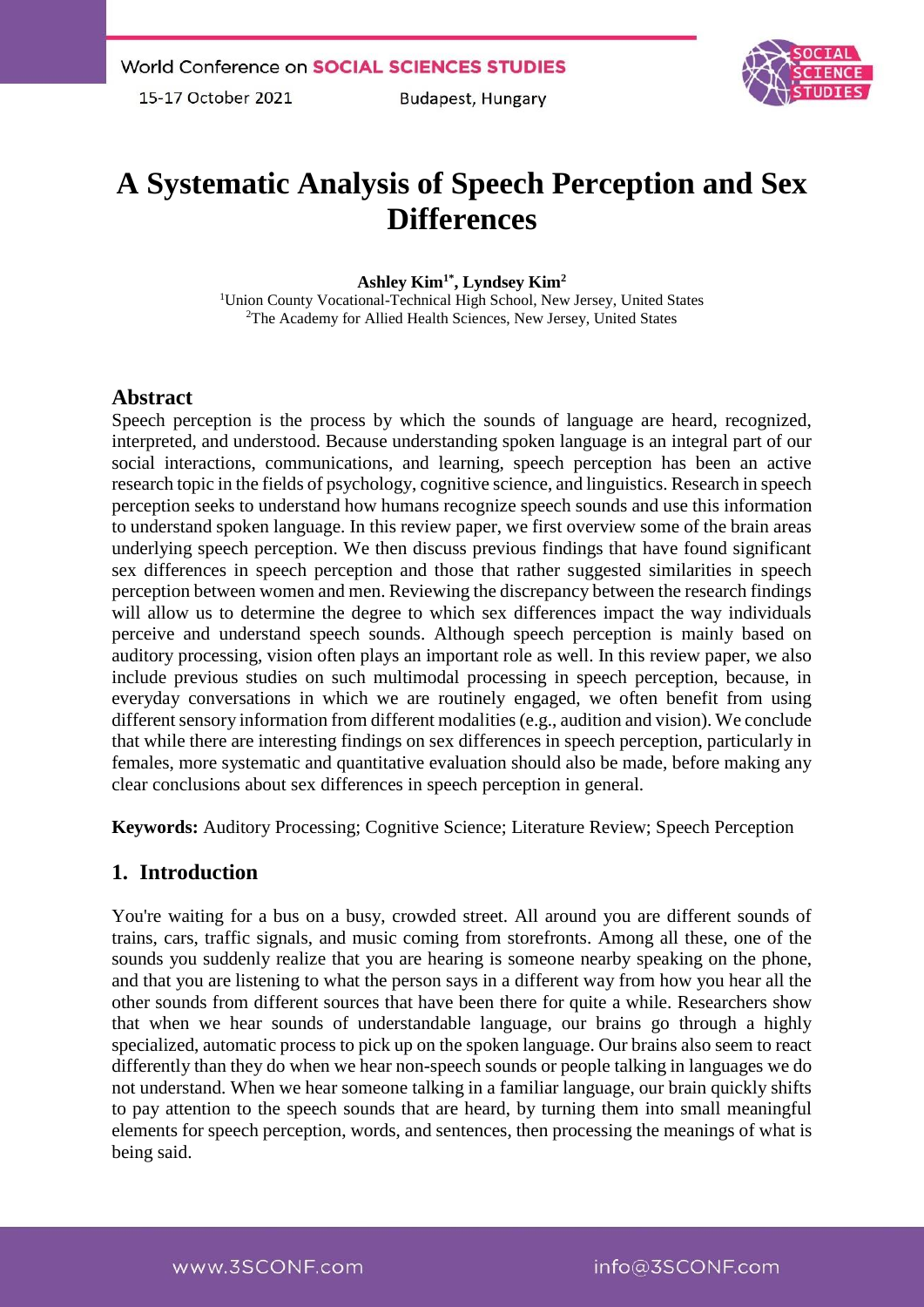



**Budapest, Hungary** 

Speech perception is the process by which the sounds of language are heard, recognized, interpreted, and understood. Because understanding spoken language is an integral part of our social interactions, communications, and learning, speech perception has been an active research topic in the fields of psychology, cognitive science, and linguistics. Research in speech perception seeks to understand how humans recognize speech sounds and use this information to understand spoken language. Typically, the process of speech perception begins from the brain's auditory system that allows us to hear sounds. Unlike other sound signals, a subset of sounds that belong to the structure of language a listener has acquired is then carried to specialized processing streams for further processing to extract acoustic cues and phonetic information, followed by higher-level language processes such as word recognition or semantic processing.

As we always experience how much each of us differs in the way we perceive and understand spoken language due to various reasons, dozens of scientific research studies have been conducted in the past few decades, to understand the foundations of individual differences in speech perception. Particularly, many previous studies have explored sex differences in speech perception, in terms of female and male observers' ability to understand spoken sound and underlying brain functions and structure, both in the clinical population that shows impaired speech perception ability and typically developing population. In many of these studies, sex differences in speech perception have been abundantly reported. For example, it is widely suggested that throughout the course of development and into adulthood, female observers are generally better than male observers at perceiving and understanding speech sounds (Johnson et al., 1988; Dancer et al., 1994; Watson et al., 1996; Strelnikov et al., 2009). In addition, neuroanatomical studies have indicated that when presented with visual speech, females have stronger activation in brain areas associated with speech perception than males [\(Ruytjens et al.,](https://www.frontiersin.org/articles/10.3389/fpsyg.2015.01014/full#B49)  [2006,](https://www.frontiersin.org/articles/10.3389/fpsyg.2015.01014/full#B49) [2007\)](https://www.frontiersin.org/articles/10.3389/fpsyg.2015.01014/full#B50). Neuroanatomical studies have also suggested gender differences in lateralization of speech processing (e.g., [Shaywitz et al., 1995;](https://www.frontiersin.org/articles/10.3389/fpsyg.2015.01014/full#B54) [Jaeger et al., 1998\)](https://www.frontiersin.org/articles/10.3389/fpsyg.2015.01014/full#B31), where females have more bilateral processing for word recognition (e.g., [Walla et al., 2001\)](https://www.frontiersin.org/articles/10.3389/fpsyg.2015.01014/full#B66) and for tasks involving phonology and syntax [\(Pugh et al., 1996;](https://www.frontiersin.org/articles/10.3389/fpsyg.2015.01014/full#B46) [Jaeger et al., 1998\)](https://www.frontiersin.org/articles/10.3389/fpsyg.2015.01014/full#B31). However, sex differences in speech perception still remain controversial because results are quite mixed and have not been systematically reviewed or assessed. For example, there are also considerable research findings that suggest an absence of sex differences in perceiver's speech perception ability and neural activities (e.g., [Baxter et al., 2003;](https://www.frontiersin.org/articles/10.3389/fpsyg.2015.01014/full#B6) [Clements et al., 2006;](https://www.frontiersin.org/articles/10.3389/fpsyg.2015.01014/full#B14) [Frost et al., 1999;](https://www.frontiersin.org/articles/10.3389/fpsyg.2015.01014/full#B24) [Hund-Georgiadis](https://www.frontiersin.org/articles/10.3389/fpsyg.2015.01014/full#B28)  [et al., 2002;](https://www.frontiersin.org/articles/10.3389/fpsyg.2015.01014/full#B28) [Sommer et al., 2004\)](https://www.frontiersin.org/articles/10.3389/fpsyg.2015.01014/full#B55). Furthermore, the sources of such sex-related differences have still not well understood. The current paper reviewed the previous research studies that examined sex differences in behavioral abilities or brain structure and functions, with the aim of determining the degree of agreement among these studies on speech perception. Identifying sex-related differences in behavioral and neural processing underlying the speech perception will provide useful information for developing more precise models and theories on speech perception, which will help researchers to make more accurate predictions for speech learning or therapy and building better computer systems for speech recognition, translation, or hearing aids.

In this review paper, we first overview some of the brain areas underlying speech perception. We then discuss previous findings that have found significant sex differences in speech perception and those that rather suggested similarities in speech perception between women and men. Reviewing the discrepancy between the research findings will allow us to determine the degree to which sex differences impact the way individuals perceive and understand speech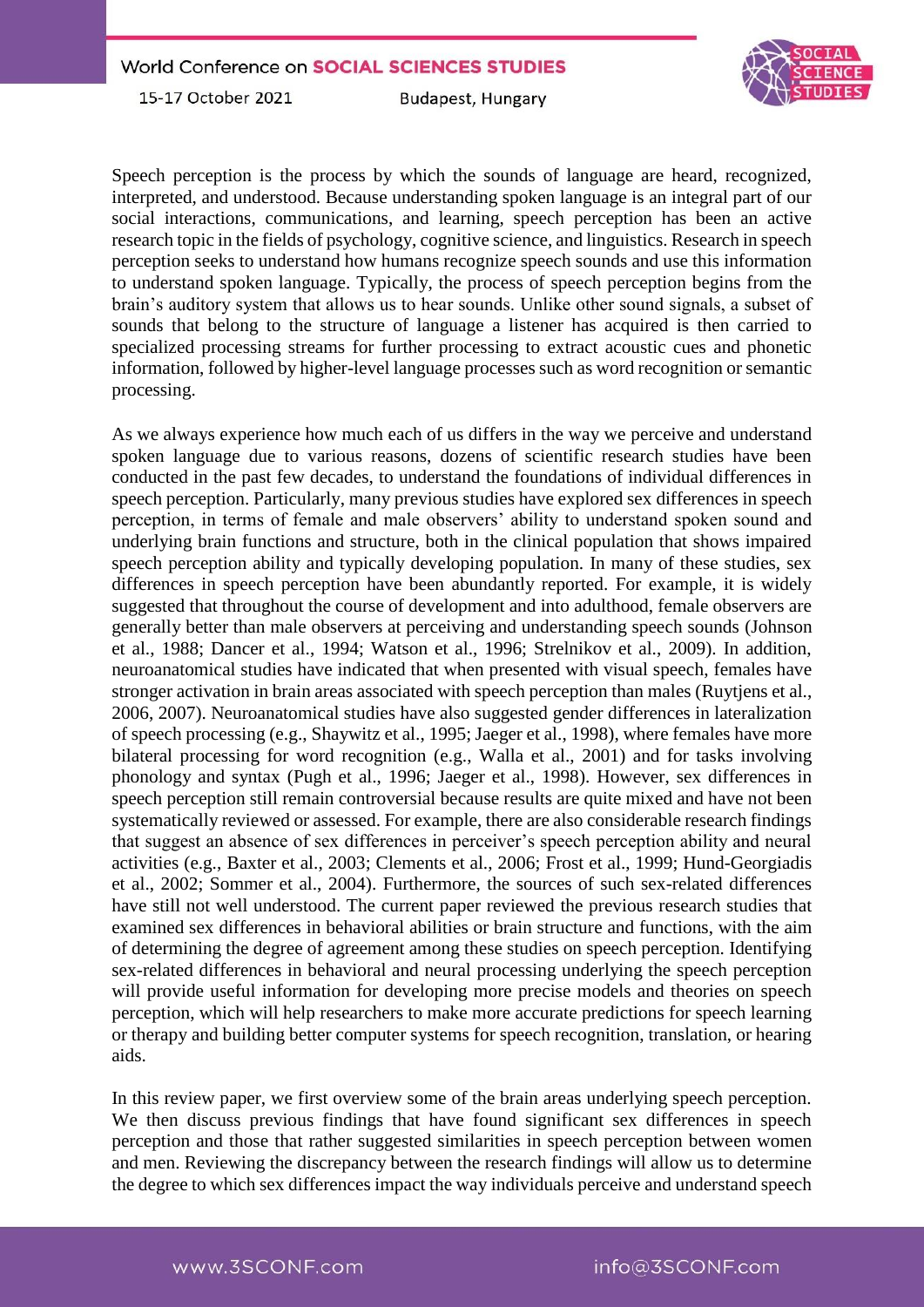**Budapest, Hungary** 



sounds. Although speech perception is mainly based on auditory processing, vision often plays an important role as well. For example, it has been shown that lip-reading using visual information we receive by reading each other's speech and interpreting the movements of the lips and adjacent regions in the face affects how we perceive speech sounds we hear. In this review paper, we also include previous studies on such multimodal processing in speech perception, because, in everyday conversations in which we are routinely engaged, we often benefit from using different sensory information from different modalities (e.g., audition and vision).

# **2. Methods**

#### **2.2 Search strategy**

A comprehensive electronic literature search was performed using PubMed in July 2021. The search identified behavioral and neuroscience research studies investigating sex differences in speech perception, published between the years 1993 and 2021. The key search terms for the title and/or the abstract of journal articles included sex difference(s) or gender difference(s), and speech perception. The title and abstract of all articles shown in the search results were screened and assessed thoroughly. To discuss sex differences in the multimodal processing of speech perception, additional references reviewed in this paper were further retrieved from some of the selected articles shown in the search results.

#### **2.2.2 Selection criteria**

From the Pubmed search results, only English publications from peer-reviewed journals were selected. Twenty-three papers were identified from the search results. In this review paper, we focus on healthy adults. Studies involving children as participants (Bednarek D, Saldaña D, & García, 2009; Norrelgen, Lacerda, & Forssberg, 2001; Ross et al., 2015) were removed from the review. For the 16 remaining studies, it was also ensured that direct contrast between men and women was assessed, and that speech perception was tested, instead of other cognitive abilities that are related to speech perception (e.g., go-no-go task, Kriengwatana et al., 2015; Lapenta et al., 2012).

## **3. Results**

#### **3.3 Brain mechanisms underlying speech perception**

The hemispheric asymmetry, different patterns of functional dominance between the left and right hemispheres have been studied in many previous studies (e.g., McGettigan & Scott, 2012; Scott & McGettigan, 2013). Particularly, speech perception is traditionally known to be leftlateralized in the human brain (Knecht et al., 2000; Markus & Boland, 1992; Patel, & Wise, 2008; Scott et al., 2000; Wise, 2003), which means that the left hemisphere of the brain is specialized in perceiving speech sounds.

A number of neuroimaging studies (Jacquemot et al., 2003) have investigated the brain regions supporting speech perception (Figure 1). Perceiving consonants and syllables was observed to engage the brain activation in the posterior superior temporal sulcus (STS) and the superior temporal gyrus (STG) and the middle temporal gyrus (MTG), with some suggestion of a greater level of activation in the left hemisphere compared to the right hemisphere (Obleser et al., 2007), consistent with the notion of the left lateralization of speech perception. Moreover, the supramarginal gyrus and the inferior frontal gyrus (IFG) are also known to be associated with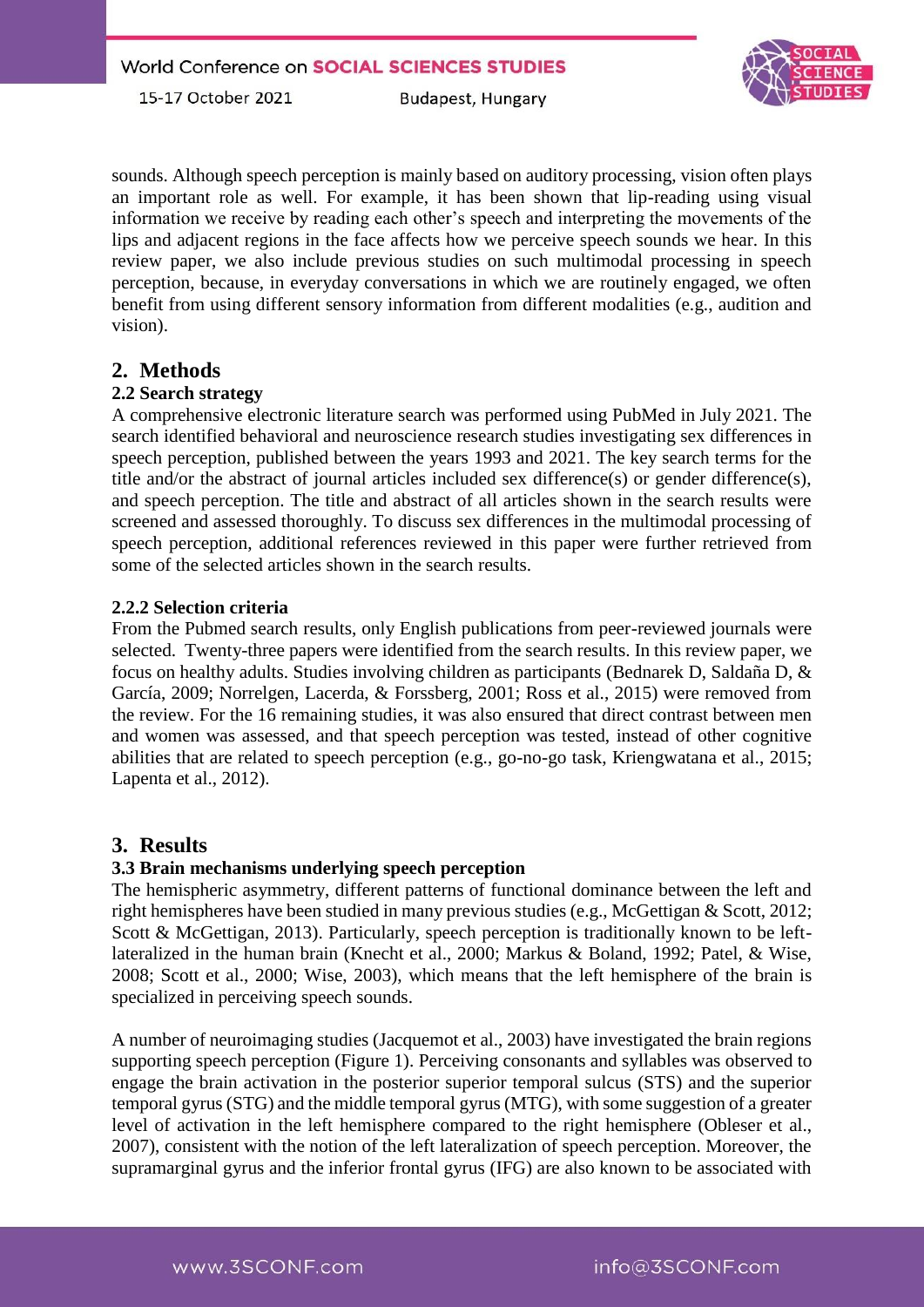**Budapest, Hungary** 



speech perception (Schirmer et al., 2004). Thus, perceiving speech sound (e.g., phonemes) appears to be supported by the function of brain areas, including the STS/STG, MTG, IFG, and supramarginal gyrus.

Unlike the processing speech sounds that mostly involve auditory processing, processing single words involve semantic representations to understand the meaning of what is heard. Neuroimaging studies of speech processing in the level of understanding words, temporal lobe activation both in the left and right hemispheres has been reported (Binder et al., 2000; Price et al., 1996, Price et al., 1992), which included the STS and MTG regions that showed activations when people heard spoken words (Eckert et al., 2008, Bozic et al., 2010, Fonteneau et al., 2015, Sohoglu et al., 2012, Specht & Reul, 2003, Burton & Small, 2006). In processing spoken words, there is converging evidence that both left, and right temporal cortices support single word processing, which is inconsistent with the notion of left lateralization for speech perception in general. For example, one piece of convincing evidence comes from the previous study in which patients had the left hemisphere anesthetized but still could understand meanings of spoken words with only their right hemisphere active (Hickok et al., 2008). Therefore, it appears that the degree to which the brain is lateralized for different levels of speech perception varies, and how the hemispheric lateralization depends on the type of speech processing will need to be examined by quantitatively comparing the involvement of the left



**Figure 1. Brain areas that mediate speech perception.**

and right hemispheres in future studies. For further semantic processing that provides listeners with the meaning of speech sounds, including words and sentences, neuroimaging studies have suggested important roles of the angular gyrus (Binder et al., 2009; Price et al., 2015, Graves et al., 2010; Lee et al., 2007) and the left IFG (Thompson-Schill et al., 1997; Whitney et al., 2011).

## **3.3.3 Sex differences in speech perception**

A set of neuroscience studies have suggested sex-related differences in the pattern of brain functions during speech processing (e.g., Shaywitz et al., 1995; Jaeger et al., 1998). For example, females were observed to have more bilateral processing for tasks that involved speech sound perception (Pugh et al., 1996; Jaeger et al., 1998) or word recognition (e.g., Walla et al., 2001). Moreover, it was observed that females and males showed differences in the brain structures that are related to the gray matter volumes and tissue density, mostly in the brain regions, including the speech and language areas (Ruigrock et al., 2014). Different connectivity patterns between the left and right hemispheres were also observed, with men showing greater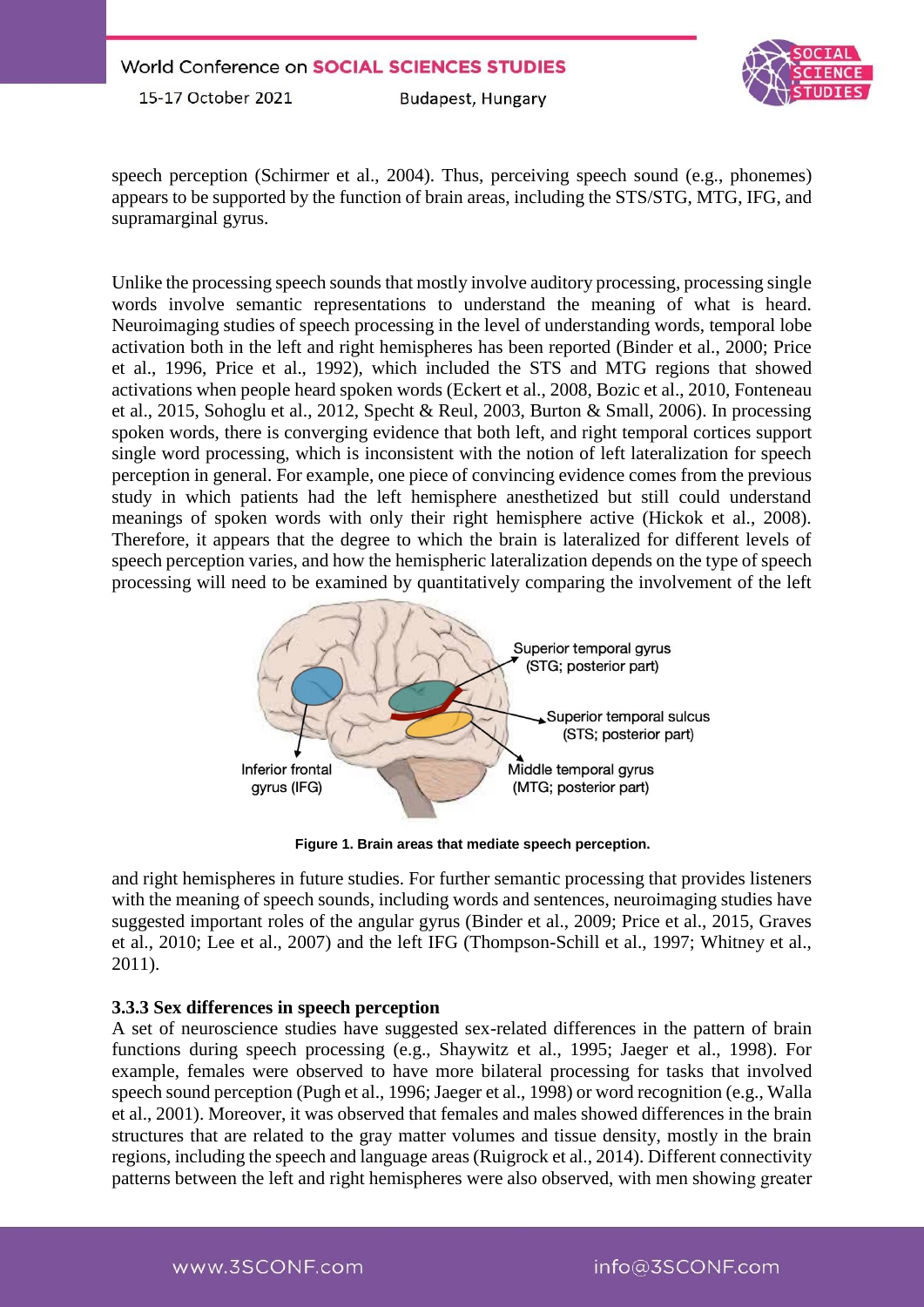**Budapest, Hungary** 



communications between the hemispheres compared to women (Ingalhalikar et al., 2014). Finally, it has also been shown that brain activation that is evoked by speech sounds is initiated earlier in females' brains than males' brains (Näätänen & Picton, 1987; Woods, 1995), suggesting that female brains tend to respond to speech stimuli earlier than male brains and sex-differences in speech perception may exist from very early stages of auditory and speech processing.

Speechreading refers to the ability to recognize and distinguish speech sounds based on visual cues available from the lip and facial movements. Speechreading is an important skill that facilitates our speech perception, especially when the auditory cue itself is not insufficient (e.g., noisy environments or impaired hearing, etc.). In general, previous research suggests that females are better speech-readers than males (e.g., Johnson et al., 1988; Dancer et al., 1994; Watson et al., 1996; Strelnikov et al., 2009), as well as females tend to be more actively engaged in speechreading than males (Berndl et al., 1986; Johnson et al., 1988).

Not only better ability to read speech from lip movement, but females have also been reported to be more influenced by the visual signal in audio-visual speech perception (Aloufy et al., 1996; Öhrström & Traunmüller, 2004; Irwin et al., 2006). When perceiving visual speech, females also show greater activation of brain areas that are associated with speech perception, compared to males (Ruytjens et al., 2006, 2007). Integration of visual and auditory cues about speech has been extensively studied by using the phenomenon, called McGurk stimuli. A set of stimuli for the McGurk effect are created by combining non-matching visual speech information and auditory speech information. The McGurk effect is an audiovisual illusion in which the presentation of incongruent visual inputs (lip movements) can greatly modify the speech sound that is heard (McGurk & MacDonald, 1976; Saint-Amour et al., 2007). As illustrated in Figure 2, when an observer hears a person say "Ba," the speech sound that the observer perceives can be dramatically changed by the visual information that is provided at the same time. For example, when the person's lip movement also shows "Ba," then audio and visual information match, providing the perception of "Ba" in the observer's speech processing (Figure 2A). However, when the person's lip movement is manipulated to show "Fa," then the observer tends to perceive the original "Ba" sound as "Fa" sound (Figure 2B). The McGurk effect provides compelling evidence that visual information dominates auditory information in some speech perception. Such audiovisual integration in speech perception has been examined to understand any systematic differences between female and male observers. Some researchers have reported a stronger McGurk effect in females than males (Aloufy et al., 1996; Öhrström & Traunmüller, 2004). Irwin et al. (2006) showed that women displayed the greater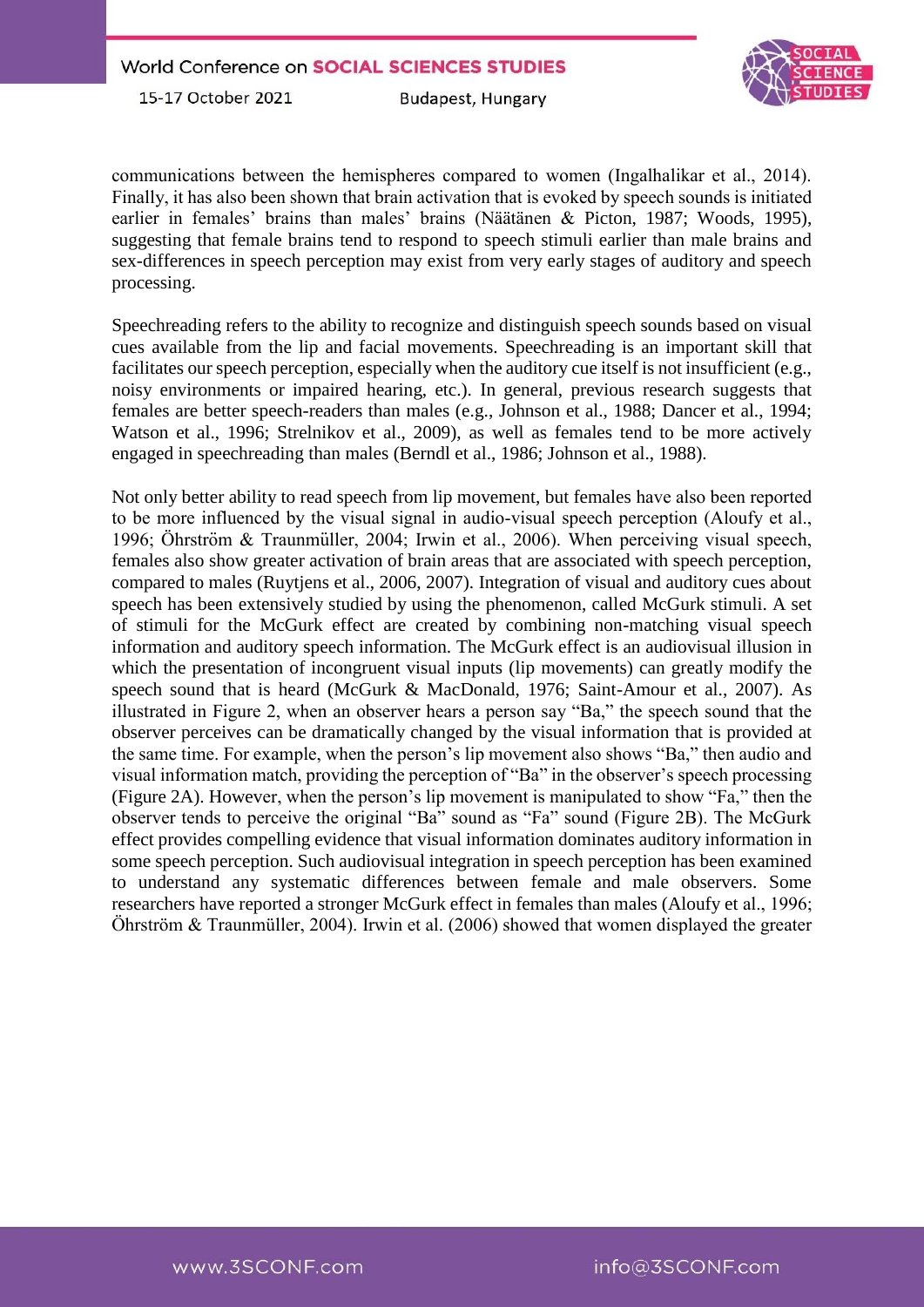influence of visual speech on heard speech, even when there were no clear speech-reading abilities between women and men.

In contrast to these studies that have reported sex differences in brain functions and structure related to speech perception, however, the existence of sex differences for speech perception



**Figure 2. Visual illustrations of McGurk effect**

remains controversial, because considerable research has also shown an absence of sex differences in both behavioral performance (e.g., Baxter et al., 2003; Clements et al., 2006) and neuroanatomical measurements (e.g., Frost et al., 1999; Hund-Georgiadis et al., 2002; Sommer et al., 2004). These studies suggest that there are much more neurobiological and behavioral similarities than differences between men and women during speech and language processing.

Potential factors for such discrepancy can be associated with task types or stimuli that have been used in different studies, as well as perceivers' biological cycles. For example, some researchers have shown that young females are better speech-readers in general than young adult males for word processing, but not for sentence processing (Dancer et al., 1994; Watson et al., 1996) or processing and recognizing meaningless syllables (Strelnikov et al., 2009). Furthermore, one study (Wadnerkar et al., 2008) reported that sex differences in the ability to listen to speech sounds were found from the comparison made between males and females when the female perceivers were in a particular menstrual cycle (e.g., low estrogen and progesterone), but not the other (e.g., high estrogen and progesterone). This result suggests that hormones can play important roles in influencing the way the brain processes speech sounds in women. Thus, such studies also highlight the importance of considering various biological factors that differentially affect speech processing in females and males when evaluating sex differences. Together, these studies may provide some insights into why studies on sex differences in speech perception are indecisive.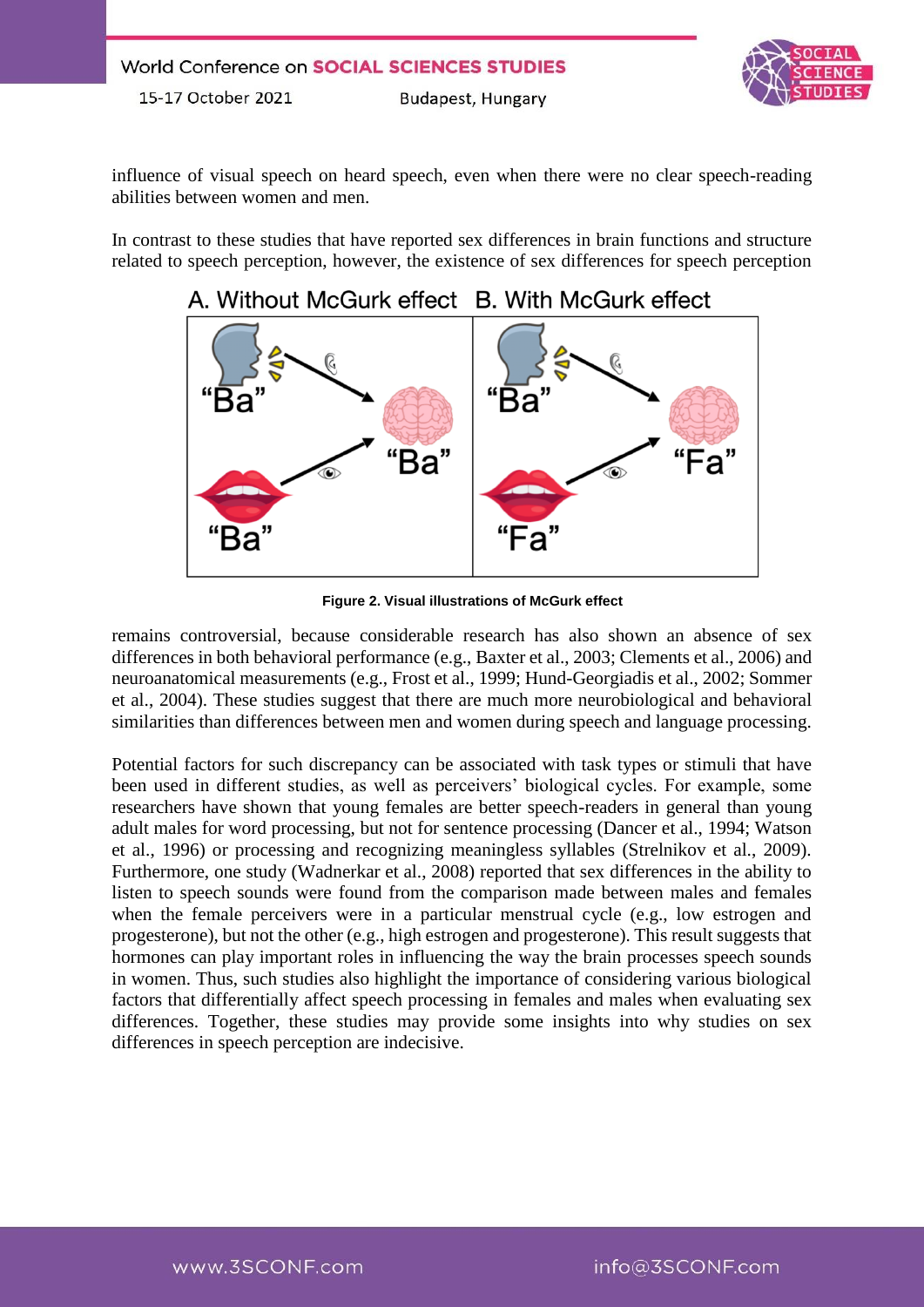**Budapest, Hungary** 



## **4. Conclusion**

To conclude, there are interesting findings on sex differences related to speech perception. To summarize, females tend to show better abilities and greater sensitivity to speech stimuli, better abilities to read speech using visual cues, stronger influences by visual cues on auditory perception of speech sounds, when visual and auditory cues do not match each other. Together, sex appears to be an important biological factor that needs to be considered when designing experiments on speech perception. For example, it would be important to have an equal number of female and male participants when designing and conducting psychological or neuroscientific research studies. Otherwise, some interesting patterns of results on speech perception in healthy adults might be weakened or undesirably biased, resulting in potentially misleading conclusions. At the same time, however, there are some studies reporting that have failed to confirm sex differences, depending on groups of participants recruited, types of specific tasks for speech perception, or kinds of stimuli used for the experiments. Therefore, more systematic and quantitative evaluation should also be made, before making any clear conclusions about sex differences in speech perception in general. There are many different biological factors that need to be controlled at the same time by researchers to evaluate sex differences in speech perception, including hormonal cycle effects or ages, and so on. Better understanding both differences and similarities between females and males would also need to be determined at the same time. This will provide us with useful information for designing different speech and language programs to teach, evaluate, or rehabilitate abilities to understand speech in different individuals and developing better automatic translators as tools for hearing aids or artificial intelligence.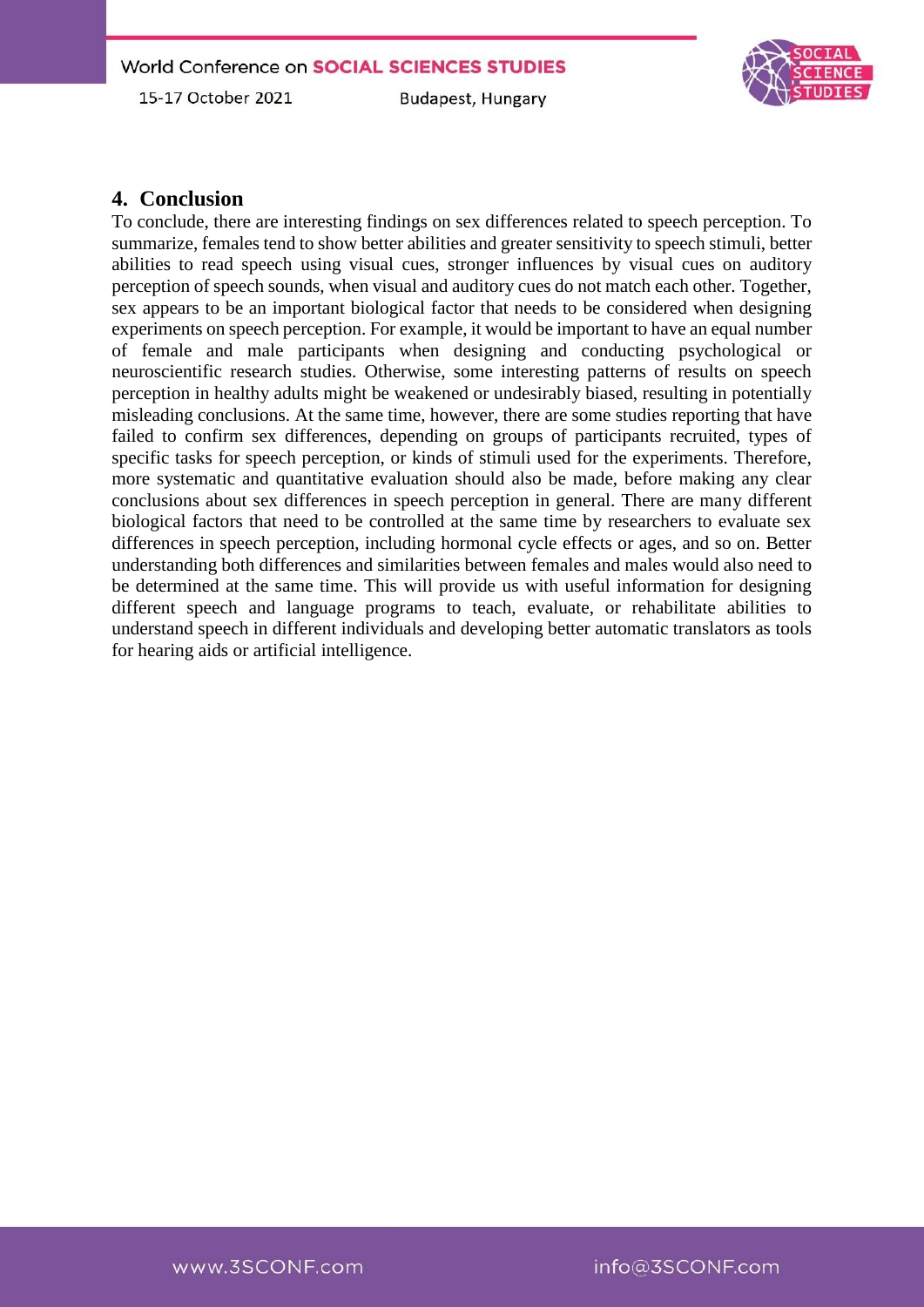**Budapest, Hungary** 



## **References**

- Aloufy S, Lapidot M, Myslobodsky M (1996) Differences in susceptibility to the "blending illusion" among native Hebrew and English speakers. Brain Lang 53(1):51–57
- Baxter L., Saykin A., Flashman L., Johnson S., Guerin S., Babcock D., et al. (2003). Sex differences in semantic language processing: a functional MRI study. Brain Lang. 84 264–272. 10.1016/S0093-934X(02)00549-7
- Bednarek, D. et al. "Visual versus phonological abilities in Spanish dyslexic boys and girls." Brain and Cognition 70 (2009): 273-278.
- Berndl, K et al. "Impairment of perception and recognition of faces, mimic expression and gestures in schizophrenic patients." European archives of psychiatry and neurological sciences vol. 235,5 (1986): 282-91. doi:10.1007/BF00515915
- Binder, J R et al. "Human temporal lobe activation by speech and nonspeech sounds." Cerebral cortex (New York, N.Y.: 1991) vol. 10,5 (2000): 512-28. doi:10.1093/cercor/10.5.512
- Bozic, Kevin J et al. "The influence of procedure volumes and standardization of care on quality

and efficiency in total joint replacement surgery." The Journal of bone and joint surgery. American volume vol. 92,16 (2010): 2643-52. doi:10.2106/JBJS.I.01477

- Burton, Andrea et al. "The design of simulation studies in medical statistics." Statistics in medicine vol. 25,24 (2006): 4279-92. doi:10.1002/sim.2673
- Clements A., Rimrodt S., Abel J., Blankner J., Mostofsky S., Pekar J., et al. (2006). Sex differences in cerebral laterality of language and visuospatial processing. Brain Lang. 98 150–158. 10.1016/j.bandl.2006.04.007
- Dancer J., Krain M., Thompson C., Davis P., Glen J. (1994). A cross-sectional investigation of speechreading in adults: effects of age, gender, practice, and education. Volta Rev. 96 31–40.
- Dhanjal, Novraj S et al. "Perceptual systems controlling speech production." The Journal of neuroscience: the official journal of the Society for Neuroscience vol. 28,40 (2008): 9969-75. doi:10.1523/JNEUROSCI.2607-08.2008
- Eckert, C G et al. "Genetic variation across species' geographical ranges: the central-marginal hypothesis and beyond." Molecular ecology vol. 17,5 (2008): 1170-88. doi:10.1111/j.1365-294X.2007.03659.x
- Escott-Price, Valentina et al. "Common polygenic variation enhances risk prediction for Alzheimer's disease." Brain: a journal of neurology vol. 138,Pt 12 (2015): 3673-84. doi:10.1093/brain/awv268

Fonteneau, Laure et al. "The use of reimbursement data for timely monitoring of vaccination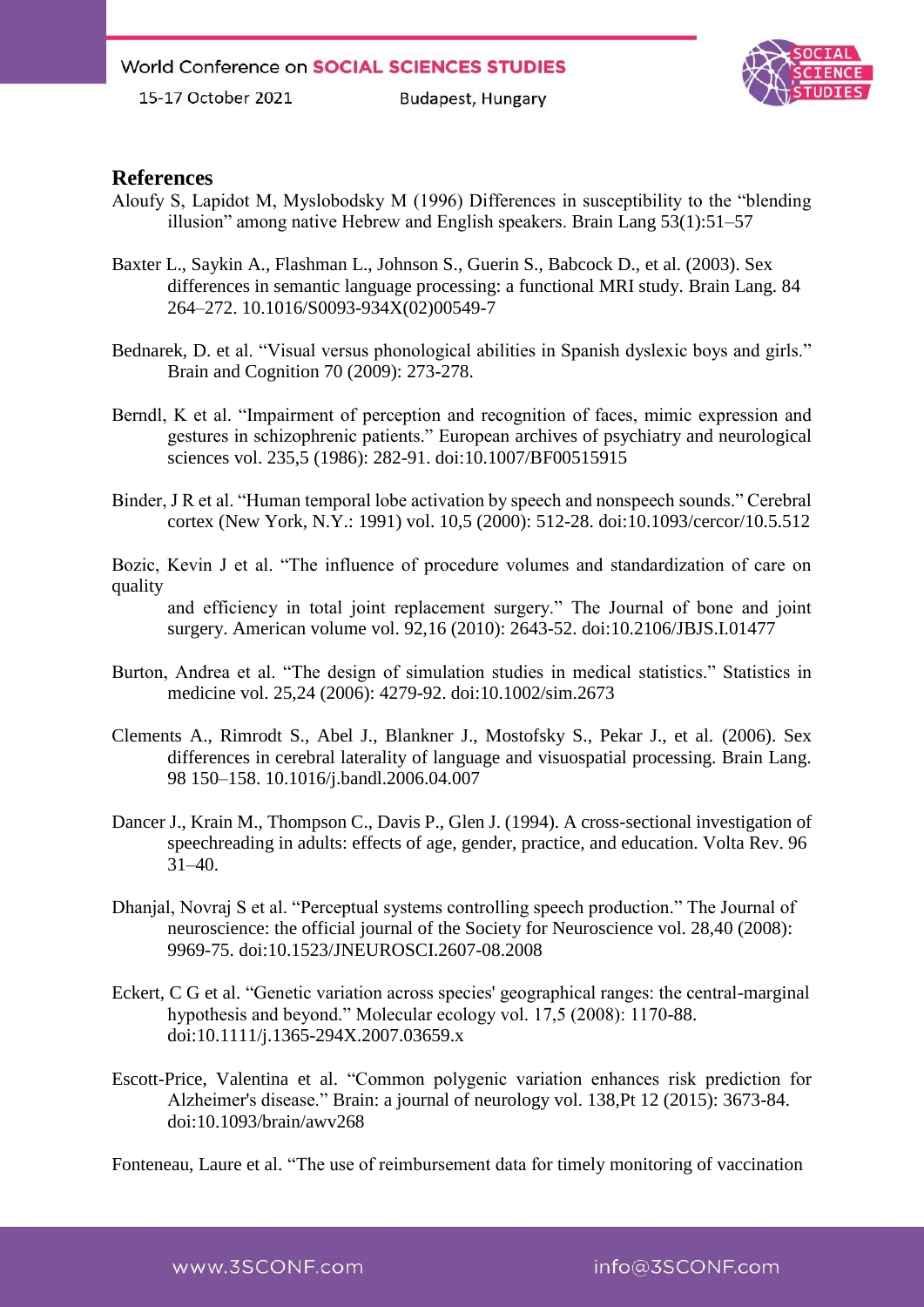**Budapest, Hungary** 



coverage: the example of human papillomavirus vaccine following public concerns about

- vaccine safety." BMC public health vol. 15 1233. 12 Dec. 2015, doi:10.1186/s12889-015-2575-7
- Frost J. A., Binder J. R., Springer J. A., Hammeke T. A., Bellgowan P. S., Rao S. M., et al. (1999). Language processing is strongly left lateralized in both sexes. Evidence from functional MRI. Brain 122 199–208. 10.1093/brain/122.2.199
- Hickok, G et al. "Bilateral capacity for speech sound processing in auditory comprehension: evidence from Wada procedures." Brain and language vol. 107,3 (2008): 179-84. doi:10.1016/j.bandl.2008.09.006
- Hund-Georgiadis M., Lex U., Friederici A. D., von Cramon D. Y. (2002). Non-invasive regime for language lateralization in right- and left-handers by means of functional MRI and dichotic listening. Exp. Brain Res. 145 166–176. 10.1007/s00221-002-1090-0
- Ingalhalikar, Madhura et al. "Sex differences in the structural connectome of the human brain." Proceedings of the National Academy of Sciences of the United States of America vol. 111,2 (2014): 823-8. doi:10.1073/pnas.1316909110
- Irwin, J.R., Whalen, D.H. & Fowler, C.A. A sex difference in visual influence on heard speech. Perception & Psychophysics 68, 582–592 (2006). https://doi.org/10.3758/BF03208760
- Jacquemot, Charlotte et al. "Phonological grammar shapes the auditory cortex: a functional magnetic resonance imaging study." The Journal of neuroscience: the official journal of the Society for Neuroscience vol. 23,29 (2003): 9541-6. doi:10.1523/JNEUROSCI.23-29-09541.2003
- Jaeger J., Lockwood A., Van Valin R. D., Jr., Kemmerer D. L., Murphy B. W., Wack D. S., et al.

(1998). Sex differences in brain regions activated by grammatical and reading tasks. Neuroreport 9 2803–2807. 10.1097/00001756-199808240-00022

Jeffrey R. Binder, Rutvik H. Desai, William W. Graves, Lisa L. Conant, Where Is the Semantic System? A Critical Review and Meta-Analysis of 120 Functional Neuroimaging Studies,

Cerebral Cortex, Volume 19, Issue 12, December 2009, Pages 2767–2796, https://doi.org/10.1093/cercor/bhp055

- Johnson F. M., Hicks L. H., Goldberg T., Myslobodsky M. S. (1988). Sex differences in lipreading. Bull. Psychon. Soc. 26 106–108. 10.3758/BF03334875
- Kriengwatana, B., Escudero, P., and ten Cate, C. (2015). Revisiting vocal perception in nonhuman animals: a review of vowel discrimination, speaker voice recognition, and speaker

normalization. Front. Psychol. 5:1543. doi: 10.3389/fpsyg.2014.01543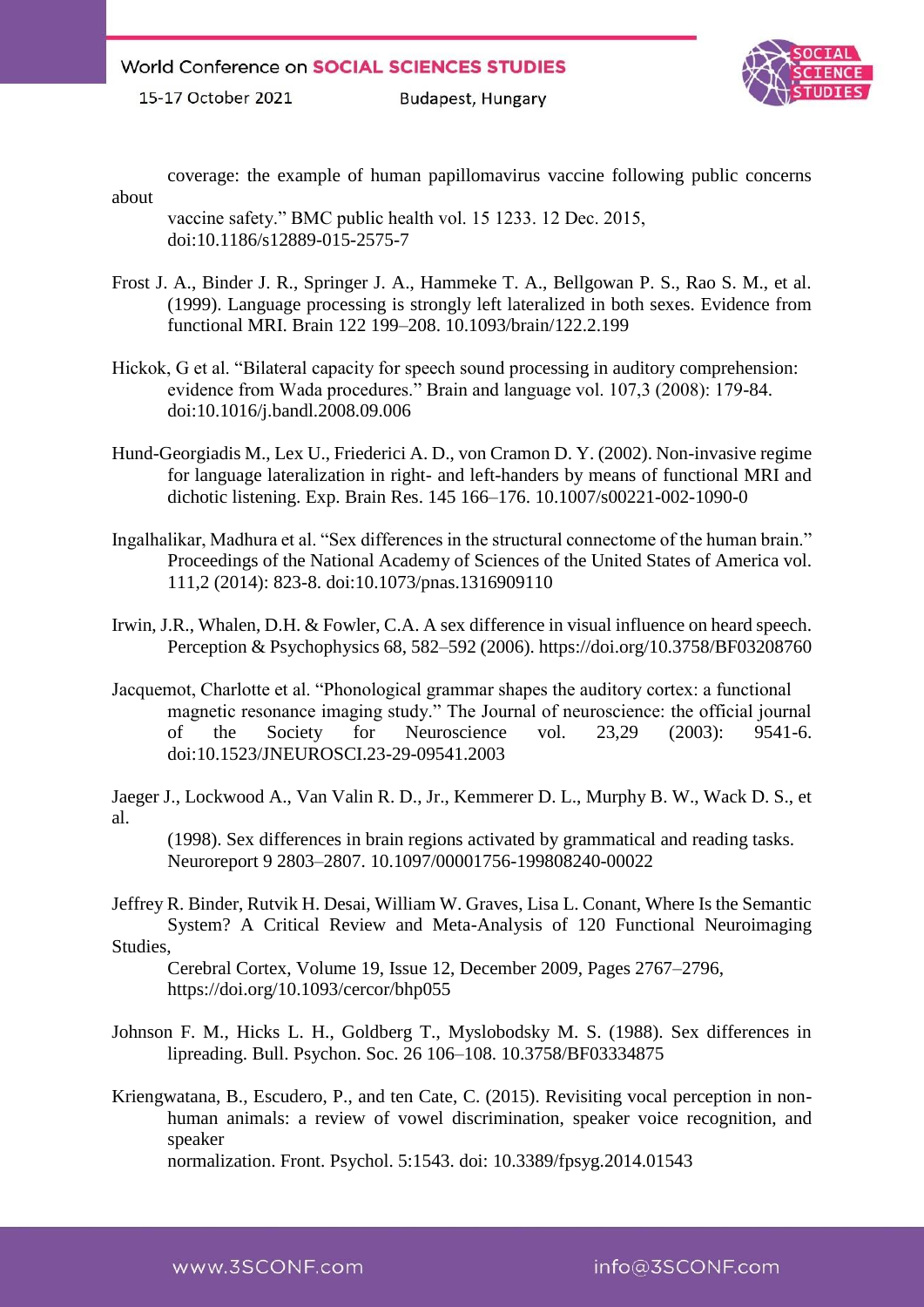**Budapest, Hungary** 



- Lapenta, Olivia Morgan et al. "Bilateral temporal cortex transcranial direct current stimulation worsens male performance in a multisensory integration task." Neuroscience letters vol. 527,2 (2012): 105-9. doi:10.1016/j.neulet.2012.08.076
- Lee, S.-j., Park, J., Kim, E.-k. (2007) Preventing an external acoustic noise from being misrecognized as a speech recognition object by confirming the lip movement image signal. Proc. Interspeech 2007, 718-721, doi: 10.21437/Interspeech.2007-298
- Mcgurk, H., Macdonald, J. Hearing lips and seeing voices. Nature 264, 746–748 (1976). https://doi.org/10.1038/264746a0
- Markus, H S, and M Boland. ""Cognitive activity" monitored by non-invasive measurement of cerebral blood flow velocity and its application to the investigation of cerebral dominance." Cortex; a journal devoted to the study of the nervous system and behavior vol. 28,4 (1992): 575-81. doi:10.1016/s0010-9452(13)80228-6
- Marshall Graves, J.A., Peichel, C.L. Are homologies in vertebrate sex determination due to shared ancestry or to limited options?. Genome Biol 11, 205 (2010). https://doi.org/10.1186/gb-2010-11-4-205
- McGettigan, Carolyn, and Sophie K Scott. "Cortical asymmetries in speech perception: what's wrong, what's right and what's left?." Trends in cognitive sciences vol. 16,5 (2012): 269-76. doi:10.1016/j.tics.2012.04.006

Meghana B. Wadnerkar, Sandra P. Whiteside & Dr Patricia E. Cowell (2008): Dichotic listening

asymmetry: Sex differences and menstrual cycle effects, Laterality: Asymmetries of Body, Brain and Cognition, 13:4, 297-309

Näätänen, R, and T Picton. "The N1 wave of the human electric and magnetic response to sound:

a review and an analysis of the component structure." Psychophysiology vol. 24,4 (1987): 375- 425. doi:10.1111/j.1469-8986.1987.tb00311.x

- Norrelgen, F et al. "Temporal resolution of auditory perception in relation to perception, memory, and language skills in typical children." Journal of learning disabilities vol. 34,4 (2001): 359-69. doi:10.1177/002221940103400411
- Obleser, Jonas et al. "Functional integration across brain regions improves speech perception under adverse listening conditions." The Journal of neuroscience: the official journal of the Society for Neuroscience vol. 27,9 (2007): 2283-9. doi:10.1523/JNEUROSCI.4663-06.2007
- Öhrström, Niklas and H. Traunmüller. "Audiovisual perception of Swedish vowels with and without conflicting cues." (2004).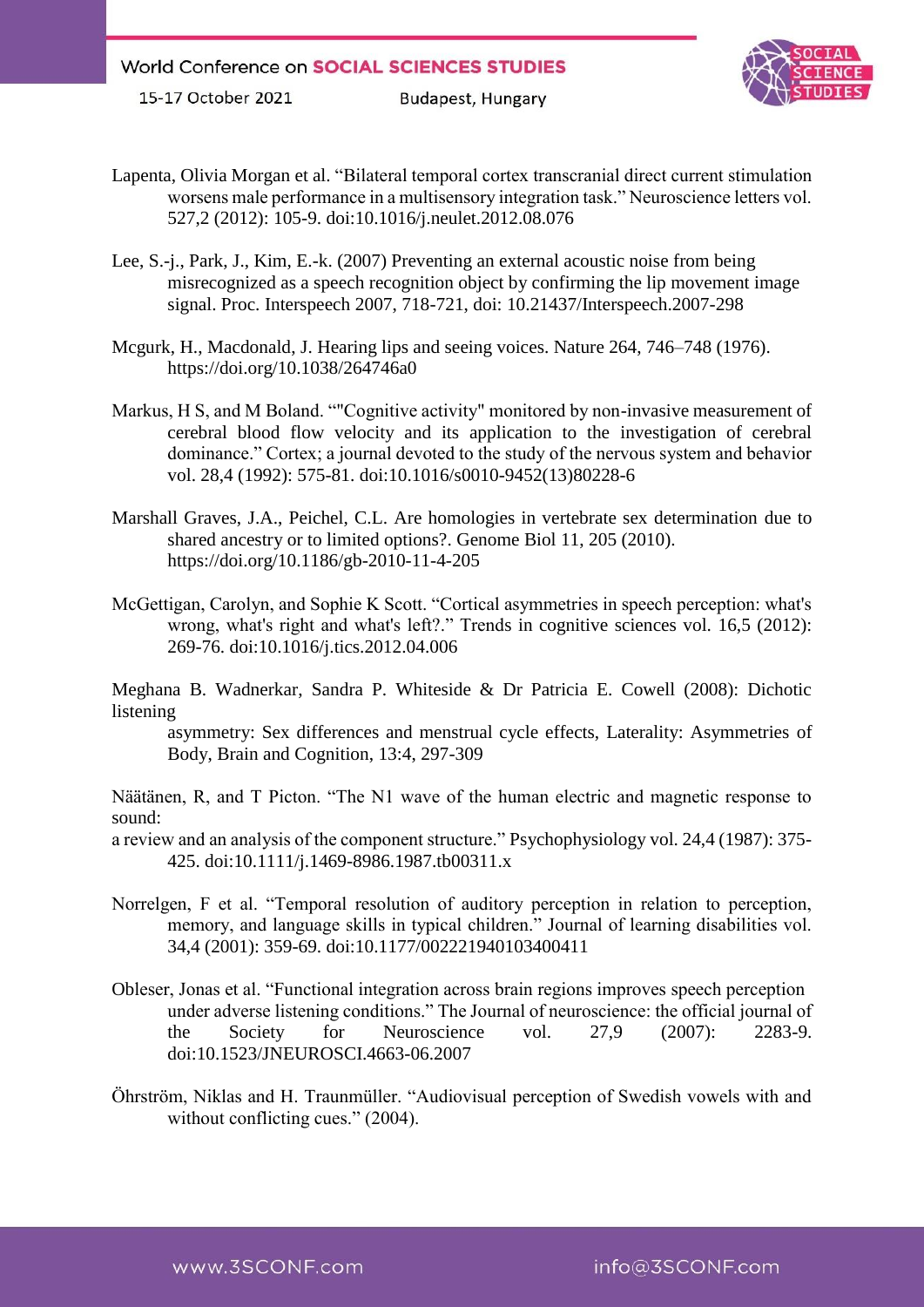**Budapest, Hungary** 



- Price, C J et al. "Hearing and saying. The functional neuro-anatomy of auditory word processing." Brain: a journal of neurology vol. 119 ( Pt 3) (1996): 919-31. doi:10.1093/brain/119.3.919
- Price C, Wise R, Ramsay S, Friston K, Howard D, Patterson K, et al. Regional response differences within the human auditory cortex when listening to words. Neurosci Lett 1992; 146: 179-82.

Pugh K. R., Shaywitz B. A., Shaiwitz S. E., Fulbright R. K., Byrd D., Skudlarski P., et al. (1996).

Auditory selective attention: an fMRI investigation. Neuroimage 4 159–173. 10.1006/nimg.1996.0067

- Ross, Lars A et al. "Sex differences in multisensory speech processing in both typically developing children and those on the autism spectrum." Frontiers in neuroscience vol. 9 185. 27 May. 2015, doi:10.3389/fnins.2015.00185
- Ruigrok, Amber N V et al. "A meta-analysis of sex differences in human brain structure." Neuroscience and biobehavioral reviews vol. 39,100 (2014): 34-50. doi:10.1016/j.neubiorev.2013.12.004
- Ruytjens L., Albers F., van Dijk P., Wit H., Willemsen A. (2006). Neural responses to silent lipreading in normal hearing male and female subjects. Eur. J. Neurosci. 24 1835–1844. 10.1111/j.1460-9568.2006.05072.x
- Ruytjens L., Georgiadis J. R., Holstege G., Wit H. P., Albers F. W., Willemsen A. T. (2007). Functional sex differences in human primary auditory cortex. Eur. J. Nucl. Med. Mol. Imaging 34 2073–2081. 10.1007/s00259-007-0517-z

Saint-Amour, Dave et al. "Seeing voices: High-density electrical mapping and source-analysis of

the multisensory mismatch negativity evoked during the McGurk illusion." Neuropsychologia vol. 45,3 (2007): 587-97. doi:10.1016/j.neuropsychologia.2006.03.036

- Schirmer, Annett et al. "Gender differences in the activation of inferior frontal cortex during emotional speech perception." NeuroImage vol. 21,3 (2004): 1114-23. doi:10.1016/j.neuroimage.2003.10.048
- Scott, S K et al. "Identification of a pathway for intelligible speech in the left temporal lobe." Brain: a journal of neurology vol. 123 Pt 12,Pt 12 (2000): 2400-6. doi:10.1093/brain/123.12.2400
- Scott, S. K., & McGettigan, C. (2013). Do temporal processes underlie left hemisphere dominance in speech perception? Brain and Language, 127(1), 36–45. https://doi.org/10.1016/j.bandl.2013.07.006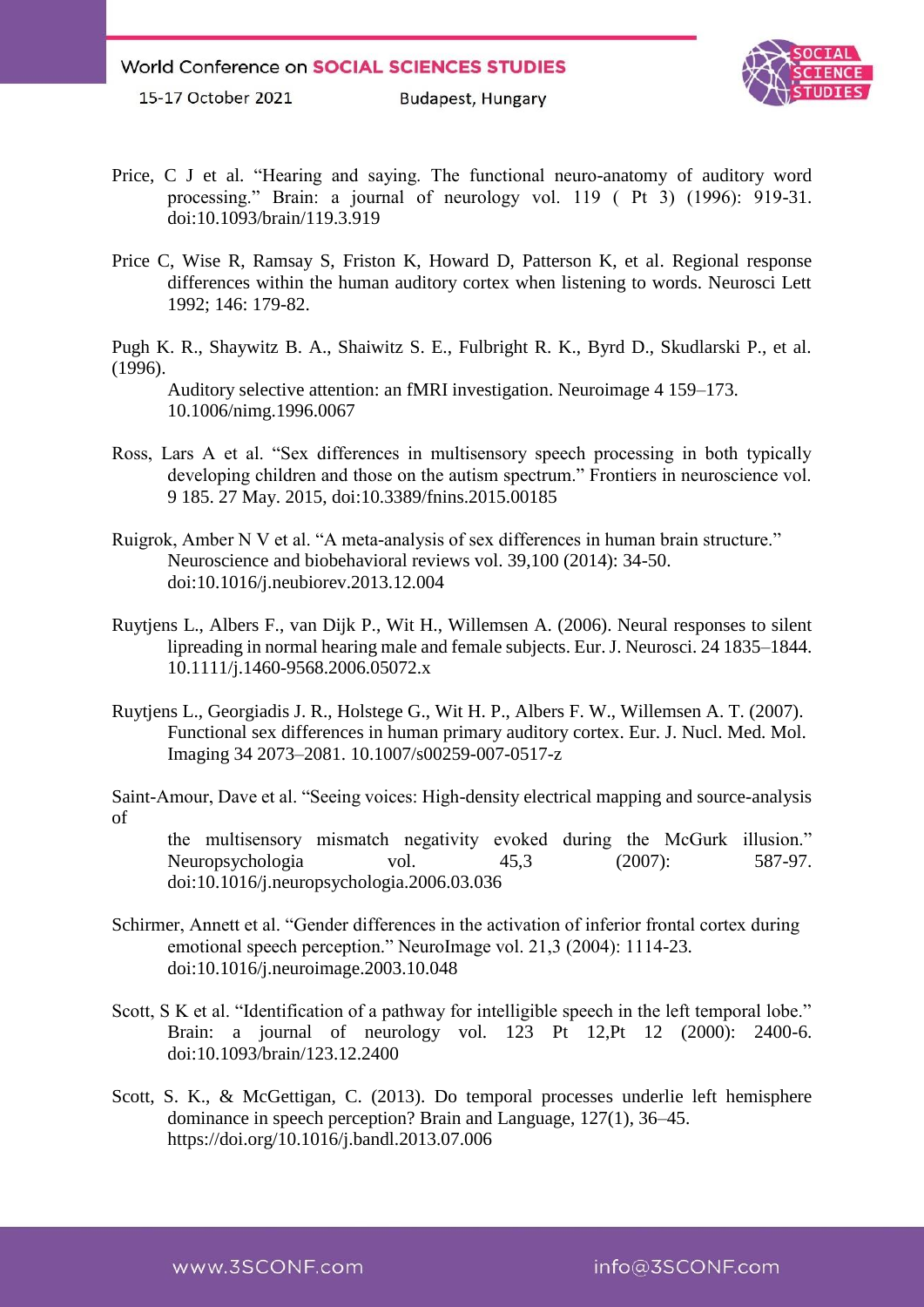**Budapest, Hungary** 



- Shaywitz B. A., Shaywitz S. E., Pugh K. R., Constable R. T., Skudlarski P., Fulbright R. K., et al. (1995). Sex differences in the functional organization of the brain for language. Nature 373 607–609. 10.1038/373607a0
- S. Knecht, B. Dräger, M. Deppe, L. Bobe, H. Lohmann, A. Flöel, E.-B. Ringelstein, H. Henningsen, Handedness and hemispheric language dominance in healthy humans, Brain, Volume 123, Issue 12, December 2000, Pages 2512–2518, https://doi.org/10.1093/brain/123.12.2512
- Sohoglu, Ediz et al. "Predictive top-down integration of prior knowledge during speech perception." The Journal of neuroscience: the official journal of the Society for Neuroscience vol. 32,25 (2012): 8443-53. doi:10.1523/JNEUROSCI.5069-11.2012
- Sommer I. E., Aleman A., Bouma A., Kahn R. S. (2004). Do women really have more bilateral language representation than men? A meta-analysis of functional imaging studies. Brain

127 1845–1852. 10.1093/brain/awh207

- Specht, Karsten, and Jürgen Reul. "Functional segregation of the temporal lobes into highly differentiated subsystems for auditory perception: an auditory rapid event-related fMRI-task." NeuroImage vol. 20,4 (2003): 1944-54. doi:10.1016/j.neuroimage.2003.07.034
- Strelnikov K., Rouger J., Lagleyre S., Fraysse B., Deguine O., Barone P. (2009). Improvement in

speech-reading ability by auditory training: evidence from gender differences in normally

hearing, deaf and cochlear implanted subjects. Neuropsychologia 47 972–979. 10.1016/j.neuropsychologia.2008.10.017

- Thompson-Schill, S L et al. "Role of left inferior prefrontal cortex in retrieval of semantic knowledge: a reevaluation." Proceedings of the National Academy of Sciences of the United States of America vol. 94,26 (1997): 14792-7. doi:10.1073/pnas.94.26.14792
- Walla P., Hufnagl B., Lindinger G., Deecke L., Lang W. (2001). Physiological evidence of gender differences in word recognition: a magnetoencephalographic (MEG) study. Cogn. Brain Res. 12 49–54. 10.1016/S0926-6410(01)00028-3
- Watson C. S., Qiu W. W., Chamberlain M. M., Li X. (1996). Auditory and visual speech perception: confirmation of a modality-independent source of individual differences in speech recognition. J. Acoust. Soc. Am. 100 1153–1162. 10.1121/1.416300
- Whitney, Heather M et al. "Why do so many petals have conical epidermal cells?." Annals of botany vol. 108,4 (2011): 609-16. doi:10.1093/aob/mcr065
- Wise, Richard J S. "Language systems in normal and aphasic human subjects: functional imaging studies and inferences from animal studies." British medical bulletin vol. 65 (2003): 95-119. doi:10.1093/bmb/65.1.95